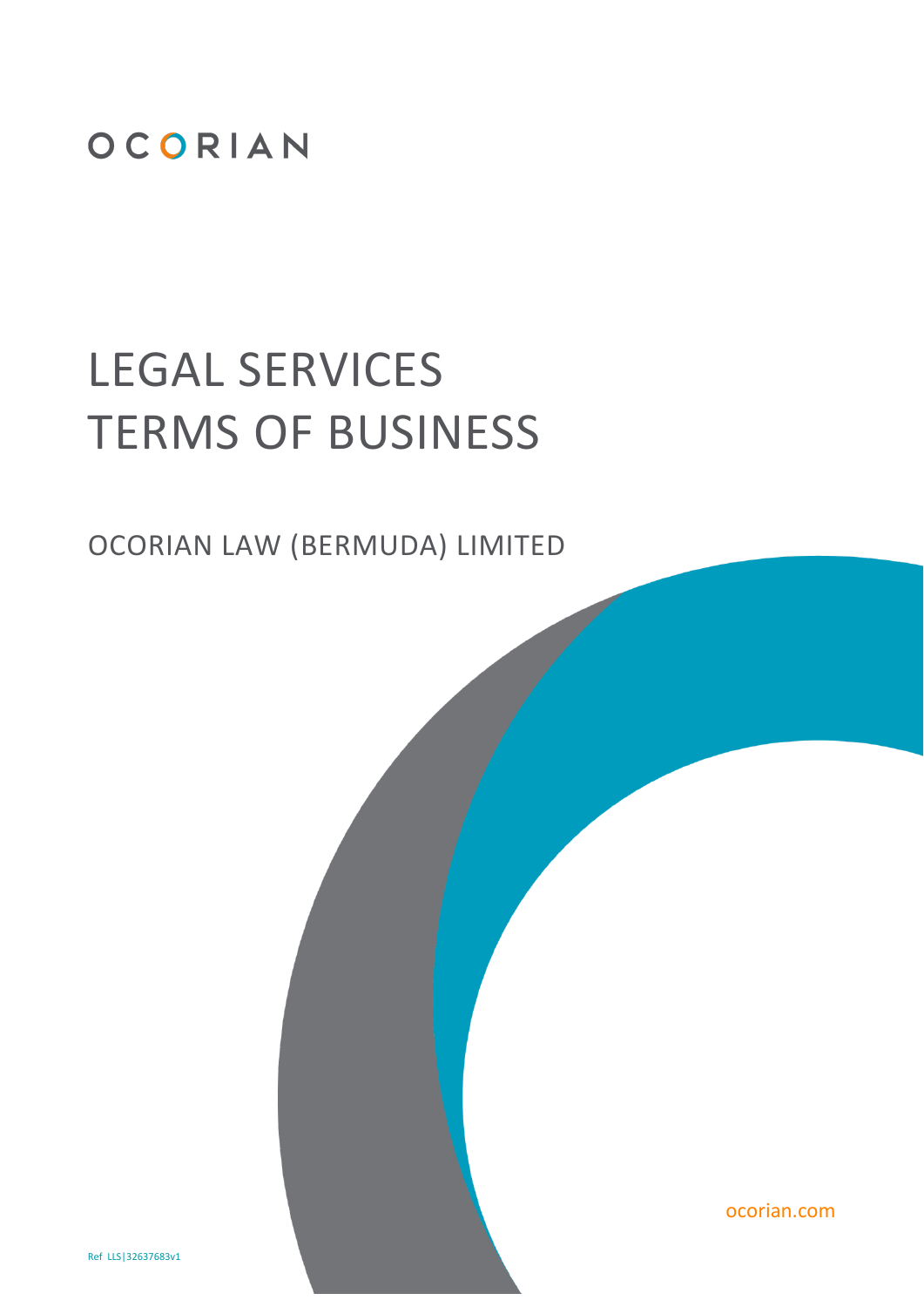- **1. Agreement**: These Terms of Business and the Engagement Letter (including any Schedule thereto or document incorporated by reference therein) together constitute the entire agreement between You and Us (the "**Agreement**").
- **2. Capitalised Terms**: Capitalised words in these Terms of Business are as set out below:

**Applicable Law**: any legal and regulatory requirements which apply to Our provision of the Services to You;

**Fees**: the fees set out in any applicable Service Description;

**Governing Law**: the laws of the jurisdiction of Our incorporation;

**Services**: the scope of the engagement set out in the Engagement Letter;

**Terms of Business**: Our terms of business in the form provided to You, as amended (in accordance with their terms) from time to time;

**Us/Ocorian**: Ocorian Law (Bermuda) Limited a limited liability company and **"Our"** and **"We"** shall be construed accordingly;

**You/the Client**: The addressee(s) of the Engagement Letter and **"Your"** and **"Yourselves"** shall be construed accordingly; and

Partner: a senior employee of Ocorian Law (Bermuda) Limited that has the title of "partner", which term only denotes seniority.

- **3. Interpretation**: Any references to this Engagement Letter or the Terms of Business or any Schedule to any of them shall be construed as a reference to such document as amended, varied, modified, supplemented, restated or novated from time to time.
- **4. Application**: Our Terms of Business apply to each matter upon which We act for You, and these Terms of Business will apply to all instructions We receive to provide legal services, unless We have agreed in writing to variations to such terms, and You accept these Terms of Business as forming part of Our engagement by You.
- <span id="page-1-0"></span>**5. Amendments**: The Terms of Business may be unilaterally amended or supplemented by Us in any manner that does not materially and adversely affect You or as required by changes to Applicable Law by notice to You. In all other respects, the Terms of Business may be amended or supplemented by agreement between Us. If We request Your agreement to any proposed

amendment or supplement to the Terms of Business, Your consent shall be deemed to have been given if You do not affirmatively object in writing to the proposal within 20 days of the request and otherwise by Your continuing to instruct Us to act for You.

- **6. Compliance with the Law**: The provision and receipt of the Services is governed by Applicable Law. You accept that in providing the Services to You, We may take whatever steps We reasonably consider appropriate to comply with Applicable Law. You warrant that You are in compliance with all Applicable Law as at the date of this Agreement and both You and We undertake to comply at all times during the term of this Agreement with all ApplicableLaw.
- **7. Scope**: Unless expressly agreed otherwise in writing Our services are restricted to the provision of the Services described in this Agreement and no other person may derive any rights or benefits under this Agreement unless We have expressly agreed to such reliance in writing.
- **8. Conflicts**: Unless there is a conflict of interest (for which consent has not been obtained by the relevant parties in accordance with applicable rules of professional conduct), We reserve the right to provide services to other clients who may be in competition with You or whose interests may not coincide with Yours, on matters unrelated to those in which We are acting for You. However, We acknowledge in particular that We are bound by and will observe Applicable Law and these Terms of Business in relation to conflicts of interest and confidentiality. We reserve the right to decline to act further in a matter on the grounds of conflict of interest or otherwise. For the purposes of Our conflict checks which We must perform before accepting Your instructions, You represent that You have disclosed to Us all parties relevant to the determination of interest in a particular matter.
- **9. Instructions**: We are expressly authorised to act and rely on instructions (whether communicated orally or in writing and whether authenticated or not) received from You or any person believed by Us in good faith to be authorised to act on Your behalf. We reserve the right to request that instructions received by telephone be confirmed in writing. Subject to compliance by Us with Applicable Law We will have no obligation to act on instructions if You are in default of payment of any fees or disbursements one month after having been notified of such default or if, in Our reasonable judgement, such instructions are incomplete or inconsistent with or conflict with Our provision of advice or any Applicable Law. If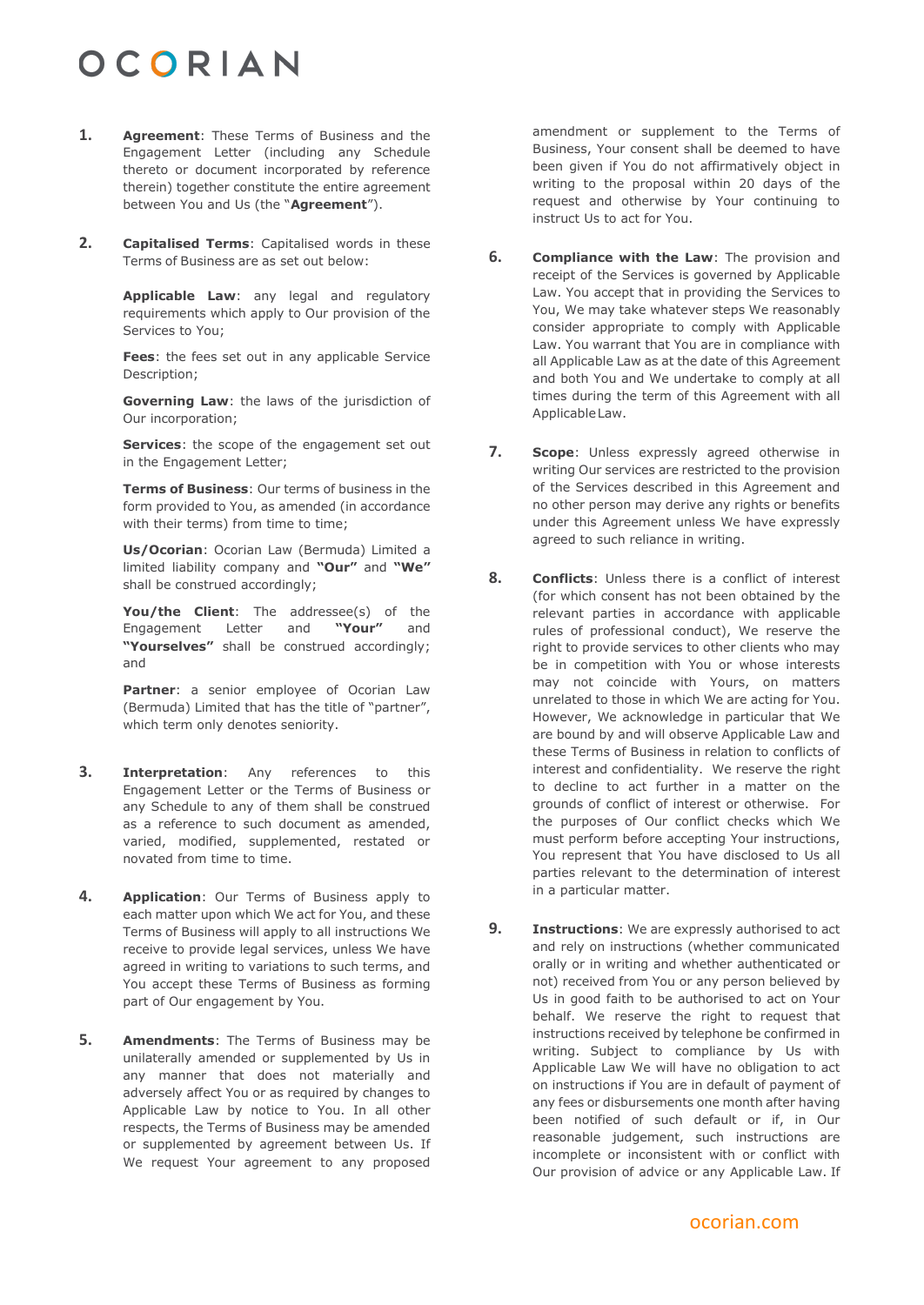We elect not to act on Your instructions in these circumstances, We will notify You promptly of this decision.

- **10. Representations**: You warrant and represent that Your assets and those of any entity in respect of which or for whose benefit We provide the Services are not derived from or otherwise connected with any illegal activity.
- **11. Information**: We wish to provide the best possible service in a cost-effective manner and Our relationship with You is conducted on a basis of good faith. In furtherance of this objective You will, in a timely manner, furnish Us with such information, documents, books, accounts, records and financial statements as are necessary to permit Us to provide the Services and to ensure that You are in compliance with Applicable Law as well as any tax reporting regimes applicable under local law or otherwise. We may in some cases provide You with a list of documents to be provided but any such list is for guidance and does not limit the generality of the foregoing. You will promptly notify Us of any event or circumstance that would necessitate a change to the details provided to Us in connection with Our agreement to act on Your behalf, including a change of beneficial ownership, domicile or control, and We reserve the right to cease to act for You should We not be provided with the information We need to enable Us to meet Our obligations or cease to act or terminate this Engagement with You pending provision of such information. We may request information as to Your business activities, including the source of wealth and source of funds related to Your business or transactions, in order to comply with Applicable Law. You undertake and covenant to provide Us with such information promptly on request. We will proceed on the basis of the information We have received from You and rely upon You to tell Us as soon as possible if anything occurs which renders any information You have previously given Us incorrect, inaccurate or incomplete.
- **12. Further Covenants and Undertakings**: To the extent that You are aware and it is permissible by applicable law and practice, You will notify Us of any actual or threatened litigation or regulatory action against You or any action being taken to put You into winding up, liquidation, administration or bankruptcy or any other action or event which could reasonably be expected to have a material effect upon any person to whom or for whose benefit the Services are being provided or its assets or activities or upon Our willingness to continue to provide the Services. You further undertake and covenant to neither cause nor

permit anything to be done which will or is likely to result in civil or criminal liability or reputational damage to Us. You undertake and covenant not to engage in or be involved directly or indirectly with any unlawful activities. You will procure that all necessary licences, consents or approvals are obtained and maintained and You will comply with all filing and tax obligations in all applicable jurisdictions, to the extent that the provision of the relevant licences, consents, approvals or obligations are not included within the Services. You undertake to provide Us with all such licences, consents, approvals, certificates or other documents to the extent that these do not form part of the Services and are required by Applicable Law or any competent authority to enable Us to provide the Services. You undertake to inform Us of any change to the identity of Your beneficial owner(s), shareholder(s), registered director(s) manager(s) and legal representative(s) of managed entities or entities instructing Us, as the case may be, as well as individual(s) on behalf of whom the above persons act (collectively, the Related Parties), legal structure or corporate purpose in order to allow Us to comply with Our legal obligations regarding the update and conservation of documents on the identity of the Related Parties.

- <span id="page-2-0"></span>**13. Disclaimer**: We disclaim all liability arising from any breach by You of Your Agreement with Us, any advice or opinion given to You by any third party (whether or not nominated, introduced or recommended by Us) and any act or omission of any other person. In providing Bermuda legal advice to You, We may rely on, or provide You with, external information or public records (e.g. government agencies or registers). This information may not always be accurate, up to date or complete. We do not accept responsibility and will not be liable for any direct or indirect damage or loss caused by errors or omissions in external information or public records.
- <span id="page-2-1"></span>**14. Liability**: To the fullest extent permitted by Governing Law, We will not be liable for any act or omission in connection with the provision of any services beyond the agreed scope of the Services. In any event, Our maximum aggregate liability in connection with this Agreement shall be limited to USD 1,000,000; (or in those jurisdictions where the British Pound or Euro or other currency is used, the British Pound or Euro or other currency equivalent). We will not be liable for any consequential, indirect or exemplary damages, costs or losses or any damages, costs or losses attributable to lost profits or opportunities, whether in contract, tort, under statute or otherwise. If You instruct other advisors (either directly or through Us) on any matter We will not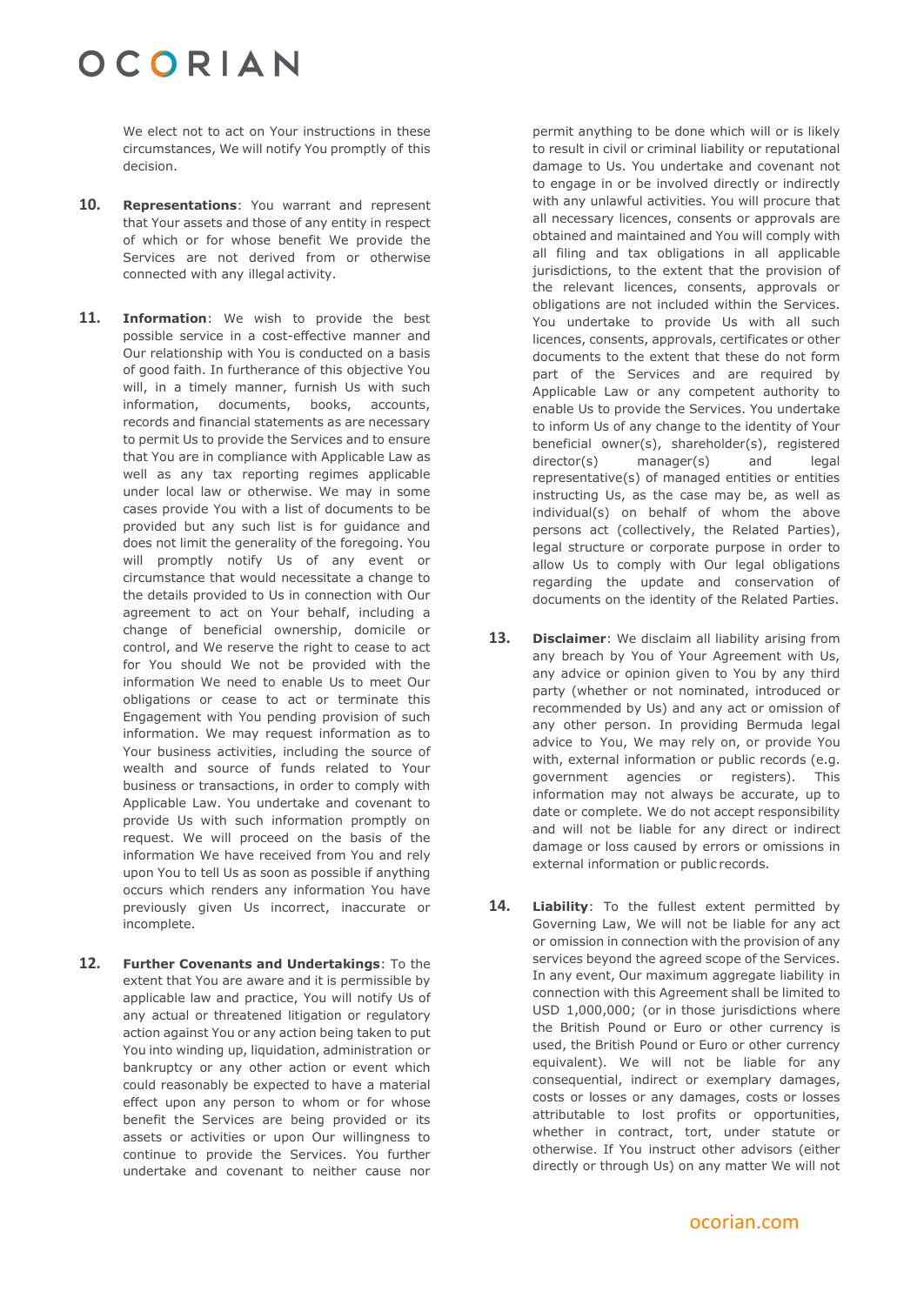be responsible to You for the services, advice or information provided by, or for the fees and expenses of, those other advisors. Nothing in this Agreement will operate to limit or exclude Our liability for actual fraud or for any other matter for which We are not permitted to exclude or limit Our liability under Governing Law.

- <span id="page-3-0"></span>**15. Proportionate Liability**: If We become liable to You and any other persons are also responsible for the losses You suffer, You agree that, to the extent permitted by Governing Law, We will only be liable to bear a fair share of Your losses and that the extent to which such losses are attributable to such other persons (whether or not such persons have limited or excluded their liability) shall not be losses for which We are liable. Where joint or contributory liability applies, Our liability shall be calculated after deducting all amounts for which any third parties are liable to You or Us (or would have been liable to You or Us if not excluded by any limitation on or exclusion of or compromise or reduction in liability, whether by law or agreement) in favour of such person.
- <span id="page-3-1"></span>**16. Financial Obligations**: You acknowledge that We will not be required to incur expenses in the provision of the Services or make payments on Your behalf, save in circumstances where sufficient funds have been provided by You to meet such expense. You are directly responsible for the payment of any applicable tax or government fee.
- **17. Fees**: You agree to pay, on receipt of the invoice, Our fees as set out in the relevant Engagement Letter (**Fees**). Fees will be payable in the currency stated on the invoice. Any partial payments received will first be applied to Our Fees. Where the nature, complexity, value or urgency of the Services warrants an enhanced fee, a premium may be applied. We will charge for the work done by Us even if the matter does not proceed to completion or You withdraw or change Your instructions. In jurisdictions where value added tax (or equivalent) is applicable, it will be added to Our Fees at the appropriate rate. We may require an initial payment on account of Our Fees and disbursements for work that We are to undertake on Your behalf, which monies We will hold in Our client accounts in accordance with Applicable Law. We may request further retainer monies from You to ensure that at all times, sufficient monies are held by US to cover both anticipated and completed work undertaken by Us for You. We reserve the right to settle invoices from such retainer held in Our client account unless You notify Us in writing within 14 days of the date of the relevant invoice, that You dispute Our invoice, which notification informs of the grounds of dispute and the part of the invoice You

<span id="page-3-2"></span>dispute. We reserve the right to settle any undisputed portion of Our invoice out of the retainer funds held by Us. If You fail to make payments on account on request or fail to pay the Fees and disbursements as they fall due, We may cease to act for You pending payment in full of such amounts or terminate the Engagement with You.

- <span id="page-3-3"></span>**18. Fee Increases**: Our Fees (including any fixed or annual fee, where appropriate, and hourly rates) may be reviewed annually and also increased by 5% or (if applicable) such greater percentage as We may reasonably consider necessary to reflect inflation and changes in Our cost of doing business and thus the Fees set out in the Service Description(s) are subject to revision from time to time, at Our discretion and without prior notice (unless otherwise previously agreed with You in writing). Details of applicable hourly rates can be provided on request. You agree that should additional regulatory requirements be imposed or other circumstances arise that would impose material additional costs on Us, You will negotiate in good faith with Us regarding the reasonable allocation of such costs.
- **19. Estimates**: We shall, on request, provide an estimate of likely fees and disbursements on any matter. Estimates shall be provided with the basis on which the estimate is given, and unless otherwise agreed, may be amended by Us should there be circumstances which are not disclosed to Us or are unforeseen to You or which otherwise occur in the course of an engagement, which were not evident at the time at which We provided Our estimate. To the extent that any such circumstances occur during the course of the Engagement, We reserve the right to invoice such additional amounts at Our applicable hourly rate.
- **20. Disbursements**: You agree to pay, on receipt of an invoice, those out-of-pocket expenses that We reasonably incur or pay on Your behalf including, without limitation, specific disbursements for government fees, courier fees, the set-up and use of specifically required software and reasonable travel expenses. A flat administration fee for general disbursements of 5% of the Fees may be charged by Us, where appropriate, to cover internally incurred expenses such as filing, photocopying, long distance telephone charges and routine printing costs. We will discuss any engagements of external professional or legal advisors or experts with You in advance and You will be directly responsible for their fees, costs and any applicable tax. If it is necessary for one of Our staff to travel or attend out of the office on Your matter, We will charge for travel time at the relevant person's hourly rate, subject to any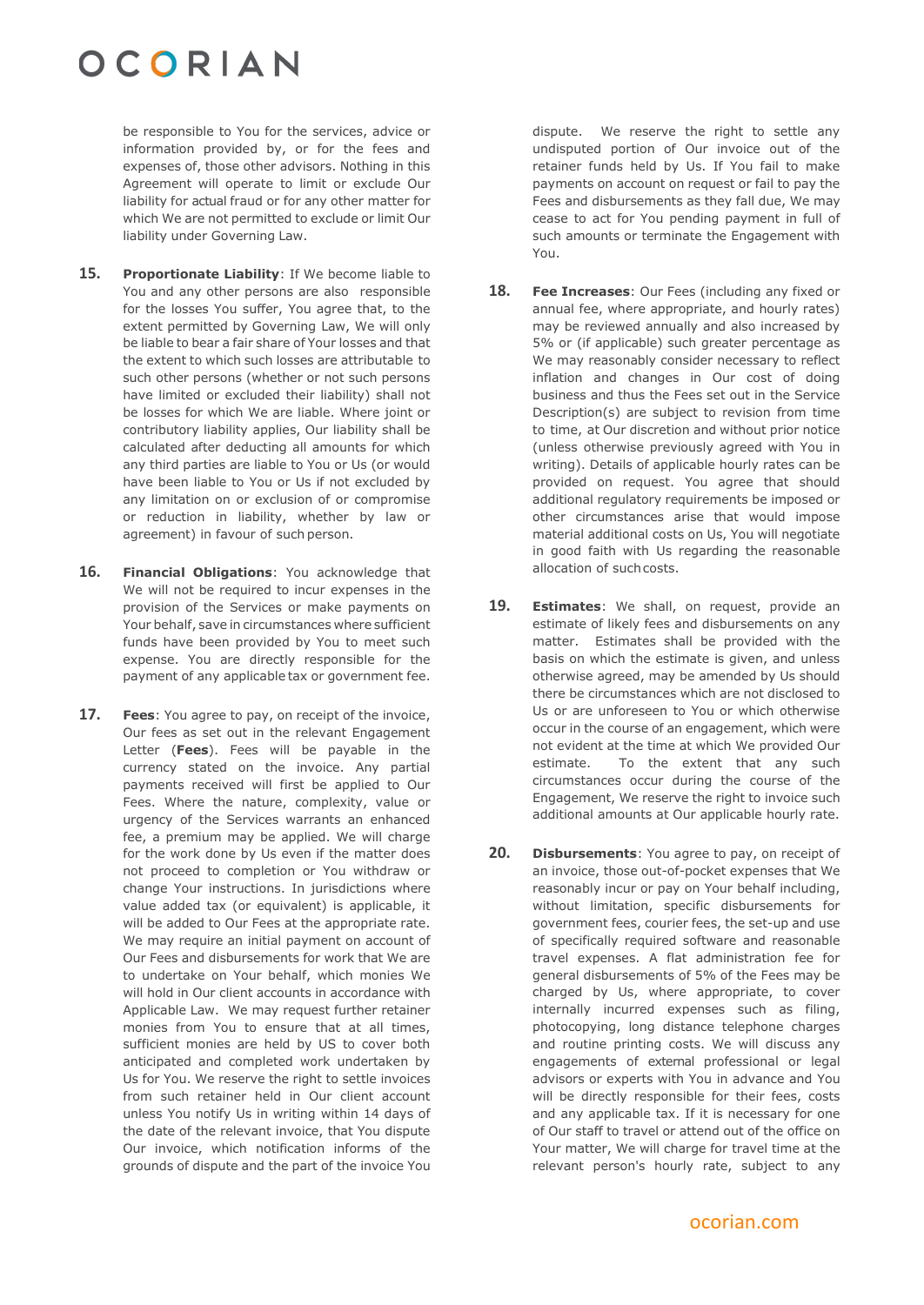agreement with You.

- **21. Interest**: Our invoices are payable when rendered. If an invoice has not been satisfied within one month of being issued We reserve the right to charge interest at an annual rate of 2% over the Bank of England base rate.
- **22. Client Money**: Unless otherwise agreed in the Agreement, any money which We hold or receive on Your behalf or which We owe to You (Client Money) will be designated in Your name and may be transferred to a separate client bank account at a recognised bank in accordance with Applicable Law and best practice. We will use reasonable efforts to procure that Client Money attracts interest at a reasonably competitive rate, provided that no interest will be payable on amounts under USD 50,000 (or currency equivalent), in accordance with applicable professional conduct rules and regulations.
- **23. Right to allocate work as appropriate**: We reserve the right at Our absolute discretion to allocate and re-allocate work to such member(s) of staff, including agents or consultants, as We deem appropriate due to the nature of the matter, business requirements or staff absences.
- **24. Barrister's opinions**: If We instruct external barristers on Your behalf to provide a legal opinion, You agree that We have the right to store a copy (hard copy and / or electronic form) of that opinion without time limit in such a way that it is accessible within the firm for the purpose of reference and legal research. If We store the opinion, We will ensure that only Ocorian staff will be able to access it.
- **25. No guarantee of success**: It is impossible to provide any promise or guarantee about the outcome of Your matters / transactions / applications. Nothing in this Agreement or any statements by Our staff or attorneys-at-law constitute a promise or guarantee. Any comments about the outcome of Your matter / transaction / application are expressions of opinion only.
- **26. Our legal advice**: The expression "non-legal matter" when used in this provision, includes, without prejudice to the generality of the foregoing, advice as to accounting, auditing, underwriting or insurance practice, management, valuation, whether in regard to real estate or otherwise, marketing, auctioneering, estate agency, business, commerce, banking, finance or investment.

As Bermuda attorneys-at-law We only advise on Bermuda law and the terms upon which We give

that advice are set out herein. No opinion, suggestion or comment, written or oral, given by Us in relation to the laws of any jurisdiction other than Bermuda or in relation to any non-legal matter may be relied upon by You.

We rely on the strict understanding that You have obtained, or will obtain, proper professional advice as to the laws of every relevant jurisdiction other than Bermuda and as to all non-legal matters which may arise within or outside of Bermuda and will act at all times in accordance therewith. It is Your exclusive responsibility to determine when advice as to the laws of any jurisdiction other than Bermuda or as to any nonlegal matter is prudent or required and to obtain that advice.

We also reserve the right to engage on Your behalf an affiliate of Ocorian if required for particular advice and instruct them as Your agent on similar terms as set out in this Agreement on notice to You. In those circumstances, unless otherwise agreed, the usual terms of engagement of Ocorian will apply to the engagement. If an Ocorian affiliate is so instructed by Us as Your agent, You will have a separate legal relationship with that affiliate for its services in respect of its provision of advice, although We may include its fees as a disbursement in Our invoices for Your convenience unless You ask Us otherwise. You will not be a client of any other Ocorian affiliate unless We so engage that entity on Your behalf as described in this paragraph or unless You engage that entity directly. In the absence of any other agreed arrangements, work carried out by Ocorian affiliates will be charged at their usual rates, details of which are available on request.

The determination and the consequences of any commercial decision or course of action related to Our legal advice are matters entirely to be determined by You. If You do not follow Our advice, We reserve the right, depending upon the particular circumstances, to determine not to act further for You in relation to the particular matter. If We nevertheless continue to act for You, no consent to, or approval of, the course of action determined by You shall or may be implied on Our behalf.

Our advice will depend on the particular circumstances specific to the matter for which We are engaged and We are not responsible for its use for a different purpose or in a different context. In relation to a particular transaction, specific advice on that transaction should always be sought and all material information provided to Us. Our advice is confidential and is given solely for You to rely on. We accept no responsibility to any third party who seeks to rely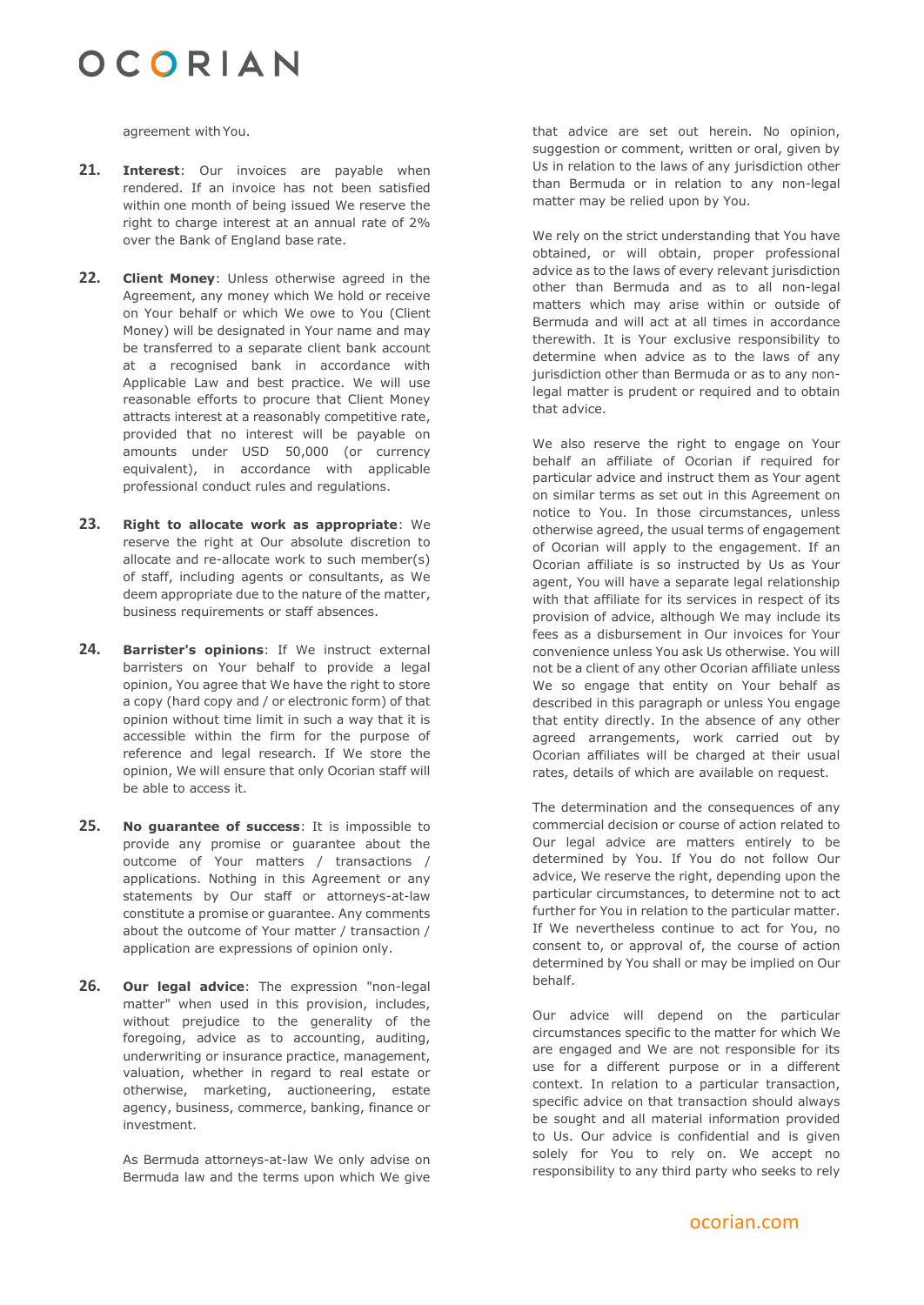upon such advice without Our prior written consent being given.

Our advice will be solely contained in Our final written documentation. Do not rely on any draft documentation that We provide as this will not constitute Our definitive opinion.

- **27. Changes in the law**: Our advice is given on the basis of the laws in force in Bermuda at the date of that advice. Unless You expressly instruct Us in writing to do so, We are under no obligation to advise, and accept no responsibility whatsoever for advising, in relation to subsequent changes in the laws of Bermuda and their effect, if any, on You. It is possible that changes may occur in the law and its interpretation before Our advice is acted upon. We accept no responsibility for any changes in the law or its interpretation that occur subsequent to Our advice being delivered to You.
- **28. No independent investigation**: Our responsibility is limited to responding to specific instructions received from You, or on Your behalf from Your professional advisers or agents, and We are under no obligation to investigate or verify independently the accuracy or completeness of such instructions. If We are obliged to make any assumptions as to matters of fact, or them laws of any jurisdiction other than Bermuda, We may rely entirely upon those assumptions without independent verification.
- <span id="page-5-0"></span>**29. Anti-Money Laundering**: You agree to provide Us promptly with all the information and evidence We require from time to time in order for Us to comply with Applicable Law and Our internal policies and procedures pertaining to, amongst other things, anti-money laundering, know-yourclient / client due diligence and anti-terrorism measures. You acknowledge that We are required to carry out due diligence and undertake verification exercises before accepting instructions and throughout the course of Our engagement and that We shall be under no obligation to provide any Services unless and until such due diligence and verification exercises have been completed to Our satisfaction. You agree to provide, where reasonably required by Us, full details regarding source of funds and information relating to the disbursement of funds.
- **30. Anti-Bribery and Anti-Corruption**: We have in place an Anti-bribery and Anti-corruption policy which prohibits, inter alia, the making, offering or promising to make a payment (including any service gift or entertainment) for any improper purpose or business advantage (**ABC Policy**). The ABC Policy applies not only to Our dealings with You but to Our dealings with all third parties on

Our behalf or on Your behalf and on behalf of all Our clients. Without prejudice to the generality of claus[e 5,](#page-1-0) You confirm that You have complied and will continue at all times to comply with any law. regulations, codes of practice or regulatory guidance relating to the prevention of bribery and corruption which are applicable in Your jurisdiction (**Applicable ABC Law**). We can provide You on request with a statement (**Policies Statement**) which sets out Our approach to compliance with Applicable ABC Law of these Terms of Business. You confirm that You have in place an appropriate ABC Policy and, to the extent that You do not have in place a formal ABC Policy, You will at all times conduct Yourselves in such a manner as to adhere to the principles set out in Our ABC Statement. Neither We nor You shall offer, promise, give or pay any undue pecuniary or other advantage to any person (including without limitation any public official) for any purpose which may contravene the principles set out in the Policies Statement and / or the Applicable ABC Law; nor aid, abet, counsel or procure the same and neither You nor We shall request, accept or receive thesame.

- **31. Sanctions and Embargoes**: You acknowledge and confirm that We and You are obliged to adhere to local and international sanctions and embargoes (as amended and updated from time to time) and that We have appropriate policies in place in relation to such sanctions and embargoes (the **Sanctions and Embargoes Policies**). A summary of Our approach to these matters is set out in Our Policies Statement, a copy of which is available on request. For the avoidance of doubt, Ocorian and all wholly owned, controlled and / or branded entities under the Ocorian Group are committed to complying with the sanctions laws and regulations of the United Kingdom, the European Union, the United Nations and the United States of America, as well as applicable sanctions laws and regulations in the jurisdictions in which Ocorian operates (the **Sanctions and Embargoes**). Neither We nor You shall undertake any activities, business or transactions which may contravene the Sanctions and Embargoes, the Sanctions and Embargoes Policies or the principles set out in the Policies Statement and / or any other related applicable laws, regulations, codes of practice or regulatory guidance.
- <span id="page-5-1"></span>**32. Preventing the Facilitation of Tax Evasion**: We are committed to the prevention, deterrence and detection of criminal tax evasion and the facilitation thereof whether committed by or facilitated by those who perform services for Us or on Our behalf (**Associates**) and Our clients. We do not tolerate criminal tax evasion or the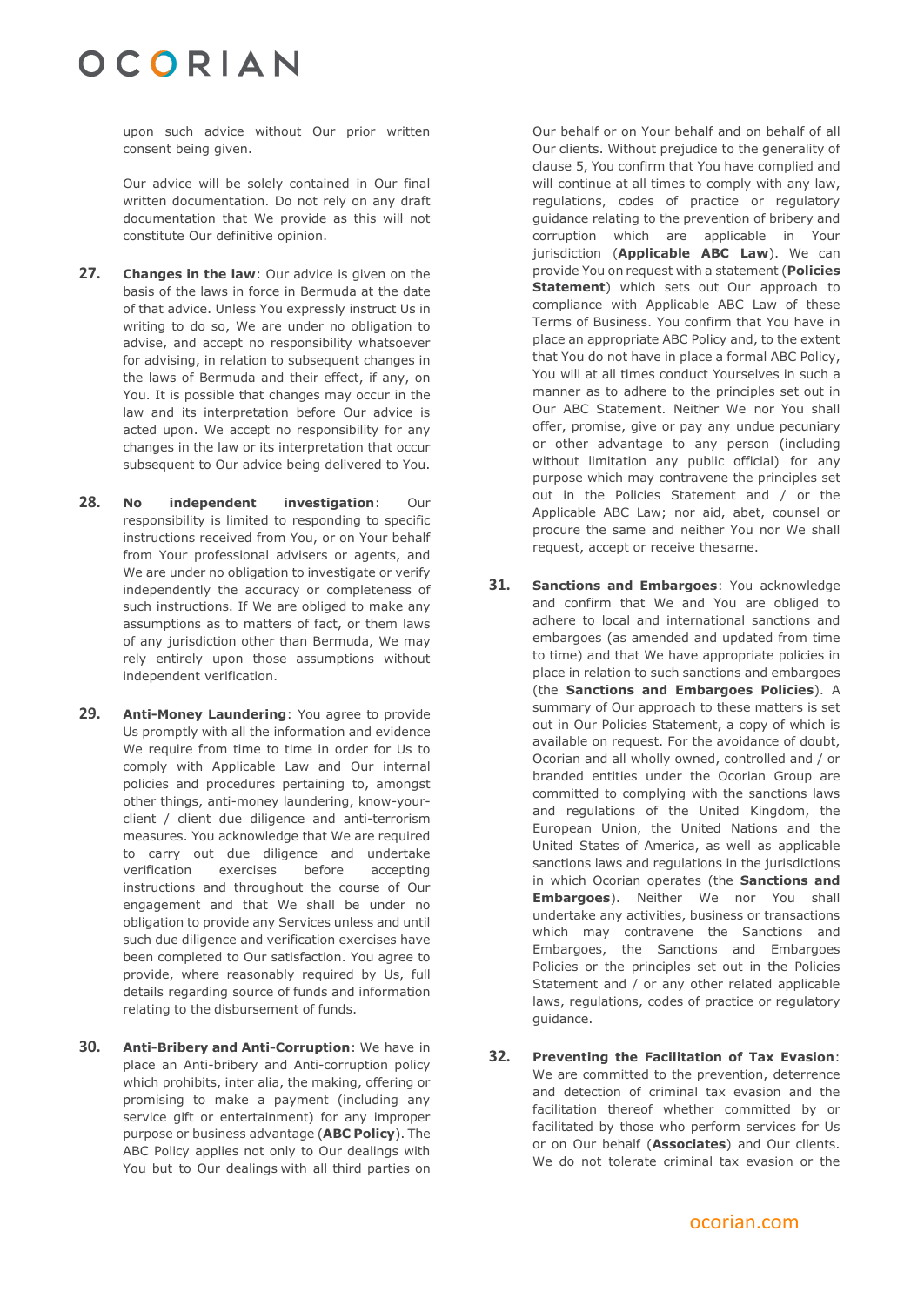facilitation thereof in any circumstances. In accordance with Applicable Law (including, without limitation, the UK Criminal Finances Act) and Our zero tolerance approach, We maintain a prevention of the criminal facilitation of tax evasion policy (**FTE Policy**) setting out the prevention procedures which We have put in place. We expect Our Associates to be familiar with, to conduct themselves in accordance with, and to comply with the standards and procedures required to ensure compliance with, the FTE Policy. We will actively investigate all breaches or suspected breaches of the FTE Policy. In appropriate circumstances, We may invoke disciplinary procedures, contractual sanctions or other remedies against any Associate who is found to have criminally facilitated tax evasion up to and including the termination of Our arrangement with that Associate. In such circumstances, We may be obliged to report the actions of such Associate to the appropriate authorities and / or Our regulator. We may also cease to act for You where We have reasonable suspicion that You are evading, or facilitating the evasion of, or requesting Your or Our Associate to facilitate the evasion of tax.

- <span id="page-6-1"></span>**33. Suspicious Activities Reporting**: You acknowledge that We are required by Applicable Law to report suspicious activities relating to money laundering, bribery, corruption or any illegal activity to the relevant money laundering reporting officers, regulators and / or criminal authorities and We are prevented by law from notifying You about such reports. We may be required to suspend the provision of the Services or terminate Our relationship with You in certain circumstances without giving You Our reasons.
- <span id="page-6-2"></span>**34. Complaints**: If You have a complaint or any other issue concerning the Services You have received You should in the first instance communicate Your concerns in writing to the Ocorian contact set out in the Engagement Letter who is responsible for the provision of the Services. Complaints may also be directed to Our Managing Partner. Complaints will be dealt with in accordance with Our complaints procedure.
- **35. Confidentiality**: Save as provided under "Permitted Disclosures" and "Suspicious Activities Reporting", neither party will, unless compelled to do so by a court of competent jurisdiction (or a governmental, supervisory or regulatory body or authority, whether or not having the force of law), either before or after the termination of Our Agreement, disclose any information not in the public domain relating to the other party or its affairs without prior consent.

**36. Permitted Disclosures**: You acknowledge and accept Our obligation to make filings with and disclose information to the relevant authorities in compliance with Applicable Law, including without limitation disclosures required under applicable tax information reporting regimes such as FATCA and any common reporting standards. You also acknowledge and accept Our need to communicate relevant confidential information to those of Your directors (or other persons tasked with the role of director, by whatever title called), officers, members, accountants, bankers, insurers or legal advisors who have a legitimate need or legal right under Applicable Law to know and You agree that We may make such disclosures as We reasonably consider appropriate having regard to standard practice in the industry in such situations. Information may be shared internally between personnel in Our affiliated offices. In particular, Our compliance personnel shall be entitled to review all information and documentation relevant to Our engagement including that which pertains to members, controllers, directors, partners and officers in accordance with Our compliance policy and Applicable Law. In the event that We act by an agent or delegate, or outsource any relevant functions to a service provider outside the Ocorian group (which We will only do in accordance with Applicable Law, We may at Our discretion disclose to such person confidential information as We consider necessary or desirable on terms relating to privacy and confidentiality as are equivalent to those set out herein. Notwithstanding any subcontracting or delegation by Us of Our obligations under this Agreement, We will remain responsible to You for the performance of all such obligations.

#### <span id="page-6-0"></span>**37. Data Privacy and Protection:**

(a) In this clause [37,](#page-6-0) Data Protection Legislation means any law applicable from time to time relating to the processing of personal data and / or privacy, as in force at the date of the Agreement or as re-enacted, applied, amended, superseded, repealed or consolidated, including without limitation, as applicable, the Personal Information Protection Act 2016, the UK Data Protection Act 1998, the General Data Protection Regulation (EU) 2016/679, and the Privacy and Electronic Communications (**EC Directive**) Regulations 2003, in each case including any legally binding regulations, direction and orders issued from time to time under or in connection with any such law. In addition, the terms **data processor**, **personal data**, **data subject**, **processing** and **supervisory authority** shall be as defined in the Data Protection Legislation and Data shall mean the personal data and / or sensitive personal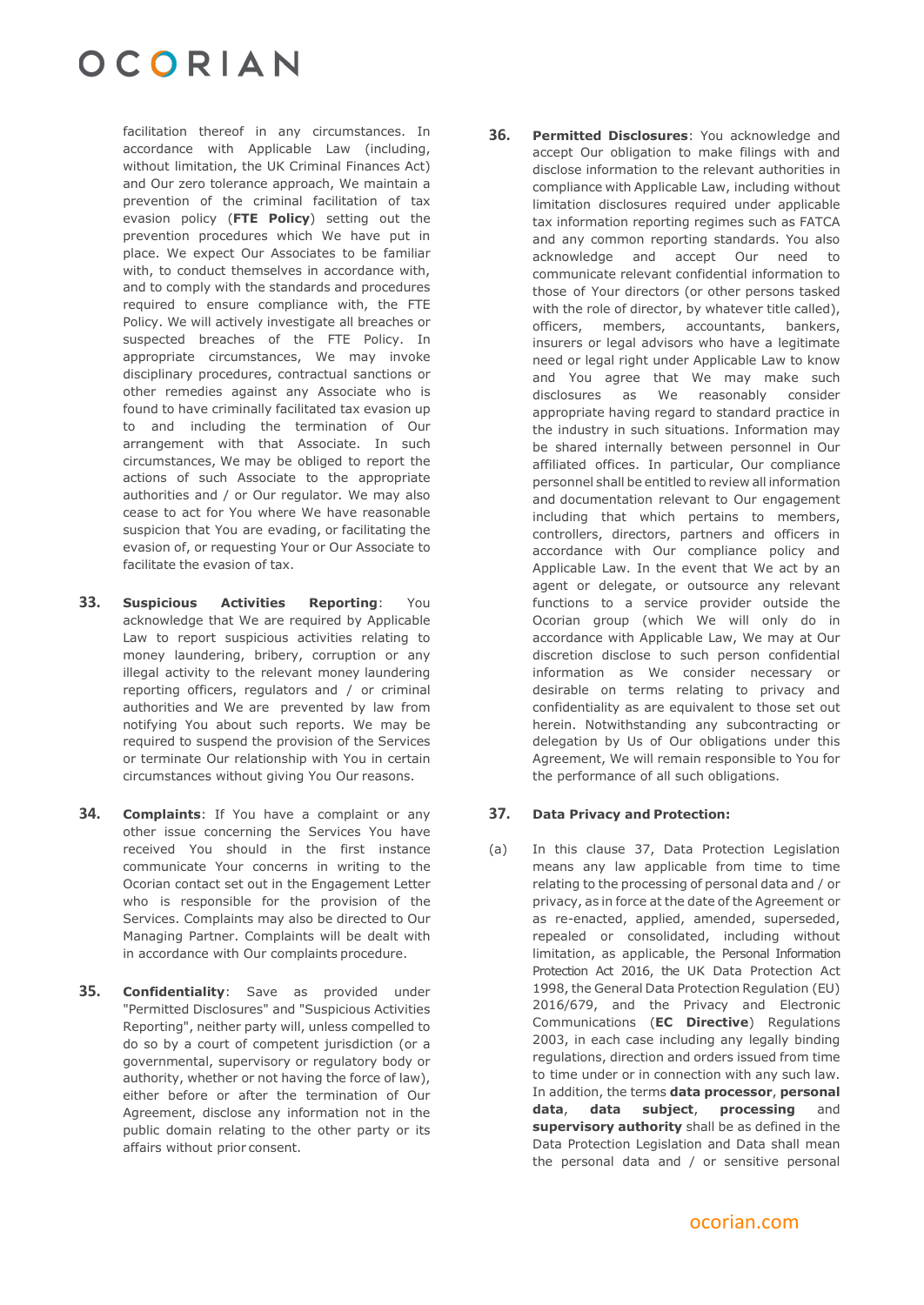data, which is provided by You to Us pursuant to this Agreement or in connection with the Services provided by Us hereunder.

- (b) You and We agree to comply at all times with all applicable requirements under the Data Protection Legislation.
- (c) In the event that We are deemed to be a data processor in respect of the Data, the following clauses 37(d) to 37(g) shall apply. In the event that We are deemed to be a data controller in respect of the Data, You and We agree to comply at all times with any applicable obligations as data controller under the Data Protection Legislation when processing the Data.
- (d) We shall only process the Data:

(i) in accordance with Your written instructions (including the Agreement); or (ii) where required to do so by ApplicableLaw.

- (e) We shall, in addition to the measures put in place by You, implement and maintain all appropriate technical and organisational security measures: to ensure a level of security appropriate to the risk to the Data when it is processed by Us.
- (f) We shall:
	- (i) provide assistance to You as is reasonably requested to enable You to comply with Your obligations pursuant to the Data Protection Legislation;
	- (ii) take all reasonable steps to ensure that access to the Data is limited to those personnel who require access to it for the purpose of complying with Our obligations under the Agreement and that such personnel are bound by enforceable obligations of confidentiality;
	- (iii) where required pursuant to the Data Protection Legislation, not process or transfer the Data outside of the European Economic Area (or permit the Data to be so processed or transferred) unless We have obtained Your consent and comply with other mandatory legal requirements which might apply;
	- (iv) following the end of the provision of the Services and on Your request, permanently delete all Data (including copies) in Our possession or control, save where We are required to retain such Data by Applicable Law;
	- (v) subject to You and / or Your

representatives signing suitable undertakings of confidentiality, allow You and / or Your representatives, on providing reasonable notice to Us to conduct audits (including inspections) during normal business hours of all data processing facilities, procedures, documentation and other matters required to demonstrate compliance with the Data Protection Legislation and this clause [37.](#page-6-0) Without prejudice to the foregoing, We shall contribute to such audits in a reasonable manner, and provide all information reasonably necessary to demonstrate compliance with the Data Protection Legislation and this clause [37.](#page-6-0)

- (g) You agree that We may use the sub-processors as stated in Our privacy notices and updated from time to time to provide the Services. The terms of engagement shall impose on all of Our subprocessors equivalent data protection obligations as are set out in this clause [37.](#page-6-0)
- **38. Use of Our Name**: The use of Our name or logo on any materials, including prospectuses, information memoranda, statements and notices, circulars or advertisements requires Our prior written approval.
- <span id="page-7-0"></span>**39. Copyright:** We own the copyright and other intellectual property rights associated with all documents or other work product that We prepare in the course of providing the Services, subject to Your right to use such documents and work product for the purpose for which it was prepared or supplied. Notwithstanding the foregoing, We do not own any original documents or materials furnished to Us by You.
- **40. Termination**: You and We each have the right to terminate the Agreement at any time and for any or no reason by giving not less than three months' prior written notice to the other. Subject to Applicable Law and Our fiduciary duties, We have the right to terminate Our Agreement at any time by giving You not less than one week's prior written notice in the event of any material breach by You of this Agreement, if any insolvency, criminal or regulatory proceedings have been commenced against You, there has been a breakdown of confidence between Us and You or You are asking Us to work in a way which risks Our breaching any Applicable Law or policy or which may cause Us reputational damage. You will be liable to pay all outstanding Fees and disbursements upon termination, including any additional costs resulting from the termination itself and the transfer of the file to a new provider or re-on-boarding with Us as a new customer.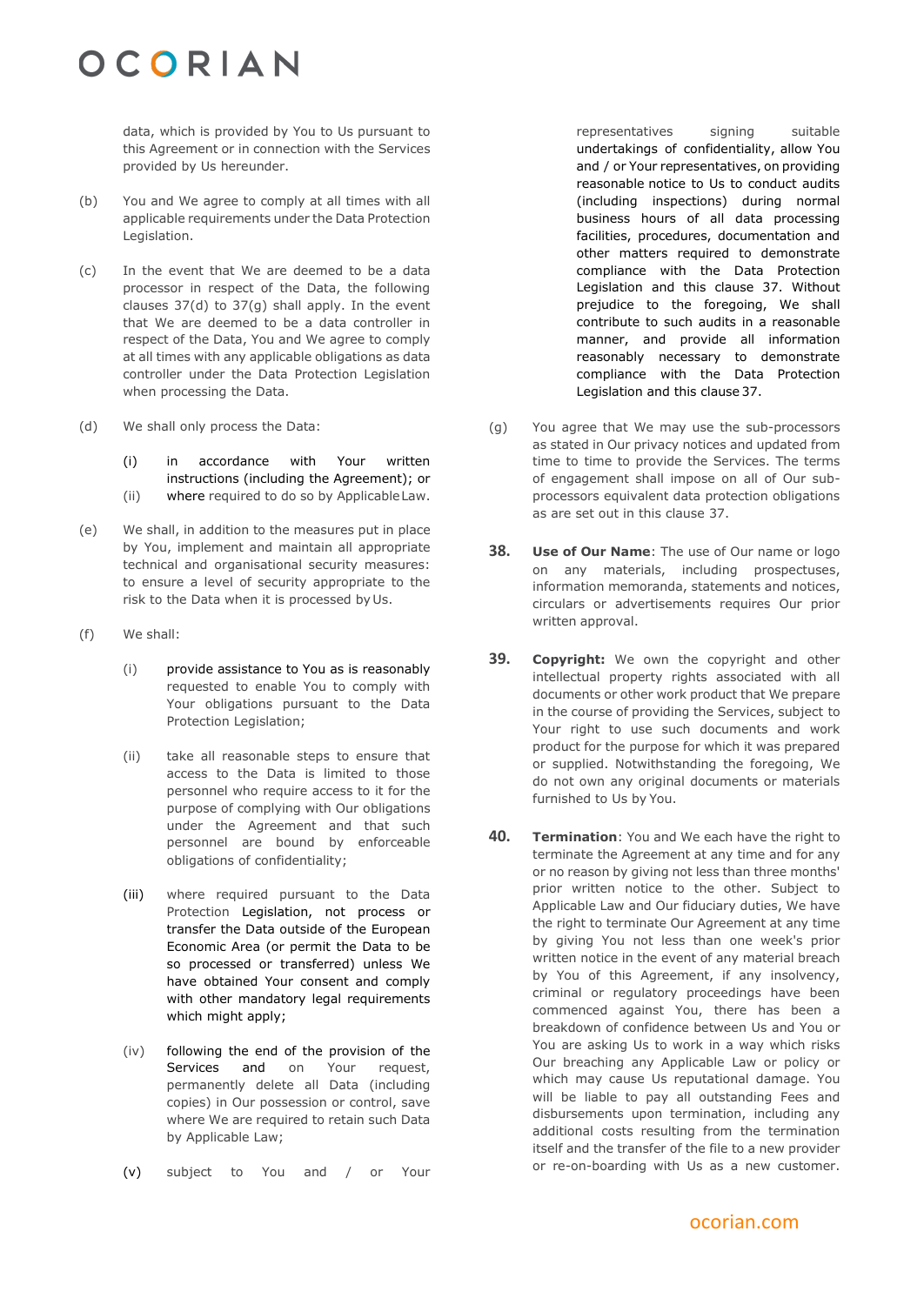Any basic annual or fixed Fee is not refundable unless otherwise previously agreed in writing. Termination shall be without prejudice to any rights or liabilities of either party arising prior to or in respect of any act or omission occurring prior to termination.

- **41. Post-Termination Actions**: In the event of a termination, We will resign any offices held by Us in respect of Your matter and You will cease using Our name in any materials. You authorise Us to notify the appropriate governmental departments or agencies of any such changes. You will appoint such replacements or substitutes as is necessary in order to maintain compliance with Applicable Law and the parties will make reasonable efforts to facilitate the transition to a new service provider. If You do not appoint replacements or substitutes in a timely fashion or at all, You acknowledge and agree that We may, depending on the requirements of Applicable Law, be required to take action which may be detrimental to You, such as apply for the winding up of the entity or the dissolution of the trust, as the case may be. We will be entitled, subject to Applicable Law, to retain all documents in Our possession relating to You and which are Your property until We have received payment of all outstanding Fees and disbursements, at which point We shall deliver all such documents to You (or to such other person as You may direct on Your request), provided that We shall be entitled (but not obliged) to make and retain copies thereof for Our archives.
- <span id="page-8-1"></span>**42. Storage of Materials**: We will retain files or papers for such minimum period as is required by Applicable Law (other than those that We have agreed to retain in safe custody). If off-site hard copy storage is required due to the volume of materials, We will get Your consent before incurring charges. We reserve the right to charge for retrieving any materials at Your instruction. We might destroy any materials after the applicable retention period without further notice to You unless otherwise agreed. We have taken the steps that We reasonably believe to be necessary to keep Our information and communication systems secure. However, it is not possible to guarantee that all systems are entirely secure. We will not be liable if, due to circumstances beyond Our reasonable control, systems or communications are corrupted, infected or intercepted or are subject to deliberate interference or intrusion by a third party.
- **43. Joint and Several Liability**: Your obligations and liabilities in this Agreement are joint and several and all obligations, covenants, agreements, undertakings, representations and

warranties are entered into, agreed, given or made jointly and severally by You and any company, partnership, trust association or other person in respect of which the Services are provided.

- <span id="page-8-0"></span>**44. Dispute Resolution**: We may take proceedings in Our local court of competent jurisdiction against You (and, where applicable, any guarantor or any person in the scope of joint and several liability) with respect to any monies owed to Us under Our Agreement. We also retain the right to obtain relief in the local courts with respect to any winding up or other insolvency proceedings against You and with respect to the enforcement of any agreement reached with You or any binding order, award, determination, or decision made against You in Our favour. Any other claims, rights or causes of action arising under Our Agreement shall be referred to arbitration in accordance with Applicable Law and local practice. The number of arbitrators shall be three, the seat of any arbitral proceedings shall be Our jurisdiction of incorporation and the language of the arbitration shall be English. Save in the event of manifest error, the conclusion of the arbitration will be binding on You and Us. Where a dispute arising under this Agreement concerns the provision of Services in relation to a trust, where We are acting as a trustee this clause [44](#page-8-0) is subject to any provision to the contrary in the applicable trust deed.
- **45. Notices**: Any notice or other communication under or in connection with the Agreement shall be addressed to the party concerned at its contact particulars from time to time notified to the other for the purpose, failing which the registered office or last known usual address of such party. Any notice (a) delivered personally shall be deemed to have been given at the time of delivery; (b) sent by ordinary post shall be deemed to have been given three business days after posting; (c) sent by airmail shall be deemed to have been given seven business days after posting; (d) sent by email or fax shall be deemed to have been given at the time of dispatch; and (e) published on Our proprietary website shall be deemed to have been given at the time of dispatch of the email with the reference to suchpublication.
- **46. Business Continuity**: We maintain a Disaster Recovery Plan in respect of Our business. While We endeavour to ensure that Our plan will be effective We cannot predict or anticipate all eventualities. As such, We do not accept any liability for any loss, cost or damage suffered by You or any third party as a result of any failure or delay in the performance of the Services where caused or contributed to, directly or indirectly, by